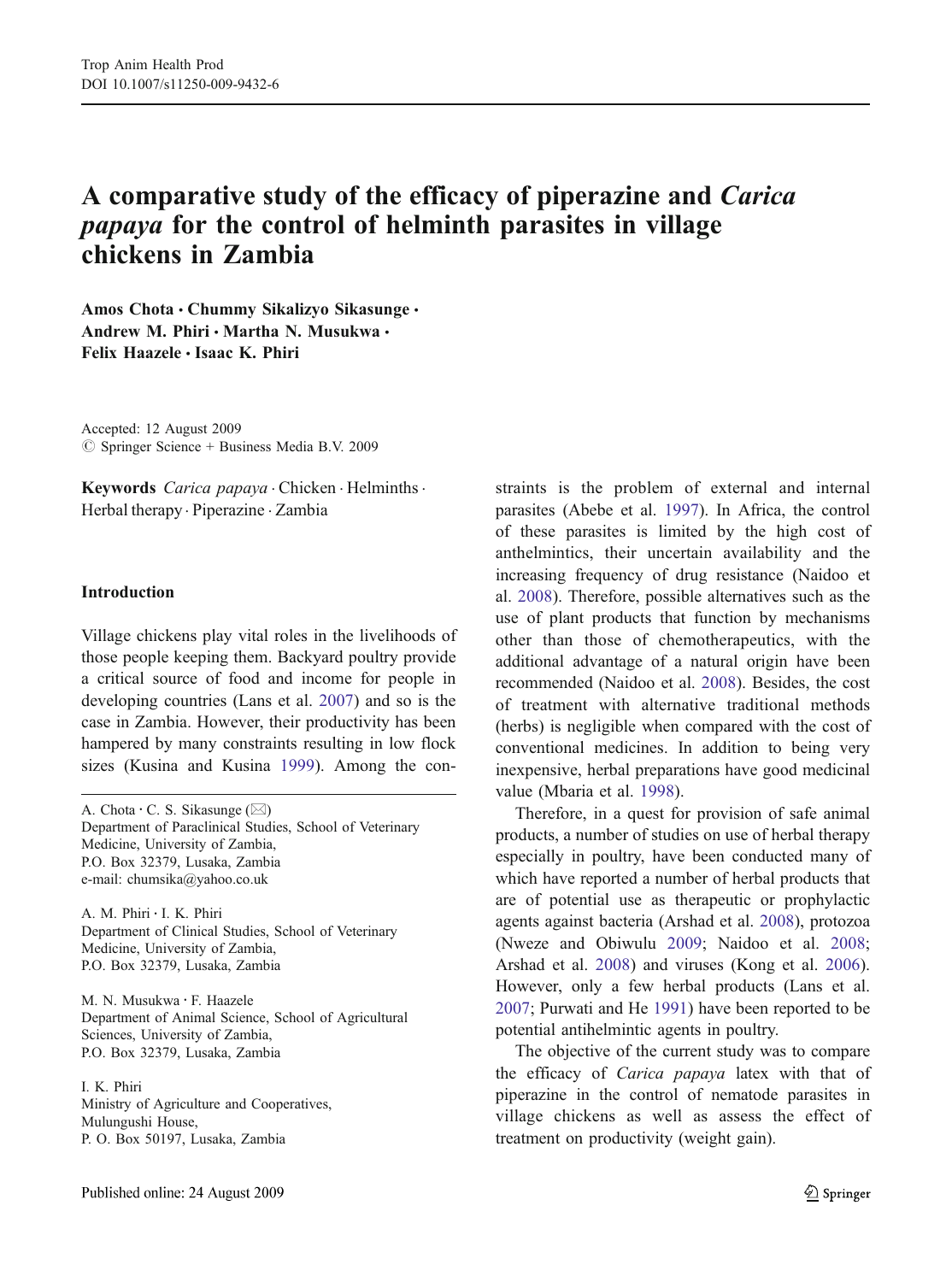Treatment Crop Proventriculus Small intestine Caeca Total worm recovery per treatment group G. ingluvicola T. americana A. galli and H. gallinarum A. suctoria no. % no. % no. % no. % no. % no. Piperazine 2 0.7 45 14.6 2 0.7 4 1.3 255 82.8 308 Papaya 2 0.4 42 7.8 2 0.4 24 4.5 464 87.0 537 Control 3 0.5 93 14.9 3 0.5 15 2.4 510 81.7 624 Total 7 0.5 180 12.3 7 0.5 43 2.9 1229 83.7 1,469

Table 1 Occurrence of nematode species in various organs per treatment group

## Materials and methods

The experimental village chickens were sourced locally. Thirty (30) chickens with an age estimate of 5–6 months and live weight range of 0.6–1.1 kg were purchased. Each chicken was tagged with a number marked on insulation tape and stuck around one leg. Commercial feed (broiler finisher) and water were provided ad libitum to all chickens. They were then distributed randomly among three treatment groups (piperazine, papaya or control) using simple random method to ensure that each of the 30 chickens had an equal chance of being into any of the three treatment groups. In the piperazine group, chickens were treated with piperazine *per os* at manufacturer's recommended rate of 1.25 g per litre of drinking water. In the second group, chickens were treated with a single treatment of 20% (v/v) watery solution of papaya latex *per os* at a dose rate of 0.8 g  $(0.7 \text{ ml})/\text{kg}$  live weight. The third group was the control, in which no anthelmintic was given to the chickens.

At baseline, chickens were weighed and their EPGs assessed before they were treated and given the commercial feed. At two weeks post-treatment, the chickens were weighed after which they were humanely slaughtered and necropsied as described by Permin and Hansen ([1998\)](#page-3-0). An assessment of worm

Table 2 Comparison of mean worm counts recovered from the three treatment groups, piperazine, papaya and control two weeks post-treatment

| Treatment group | n  | Mean | $\pm$ SD | Range     |
|-----------------|----|------|----------|-----------|
| Piperazine      | 10 | 30.8 | 18.3     | $0 - 62$  |
| Papaya          | 10 | 53.7 | 23.0     | $20 - 98$ |
| Control         | 10 | 62.4 | 61.8     | $0 - 160$ |

burden was then carried out. Only nematode worms were collected, counted and identified. Drug efficacy was calculated according to Wood et al. [\(1995](#page-3-0)).

#### Results

On day 10 post-treatment, nine chickens from piperazine group, six from papaya and eight from the control were negative on EPG. At slaughter, one chicken in the piperazine, two in the papaya and one in the control remained positive on EPG. Of the 30 chickens necropsied, nematodes were recovered from 28 (93.3%) chickens. Overall five nematode species recovered from the experimental chickens were Allodapa suctoria (83.7%), Tetrameres americana (12.3%), Heterakis gallinarum (2.9%), Ascaridia galli (0.5%) and Gongylonema ingluvicola (0.5%) (Table 1). There were no significant differences  $(p>0.05)$  in mean values of nematodes recovered from the three treatment groups (Table 2). The efficacy of piperazine was 50.6% while that of papaya was 13.9%. The largest number of worms was recovered from chickens with the least mean live weight gains. The results also showed that there were no significant differences  $(p>0.05)$  in the mean live weight gains between treatment groups (Table 3).

Table 3 Comparison of mean weight gains from the three treatment groups, piperazine, papaya and control two weeks post-treatment

| Treatment group | n  | Mean | $\pm$ SD | Range (kg)   |
|-----------------|----|------|----------|--------------|
| Piperazine      | 10 | 0.24 | 0.13     | $0.0 - 0.4$  |
| Papaya          | 10 | 0.16 | 0.15     | $-0.1 - 0.4$ |
| Control         | 10 | 0.13 | 0.09     | $-0.0-0.3$   |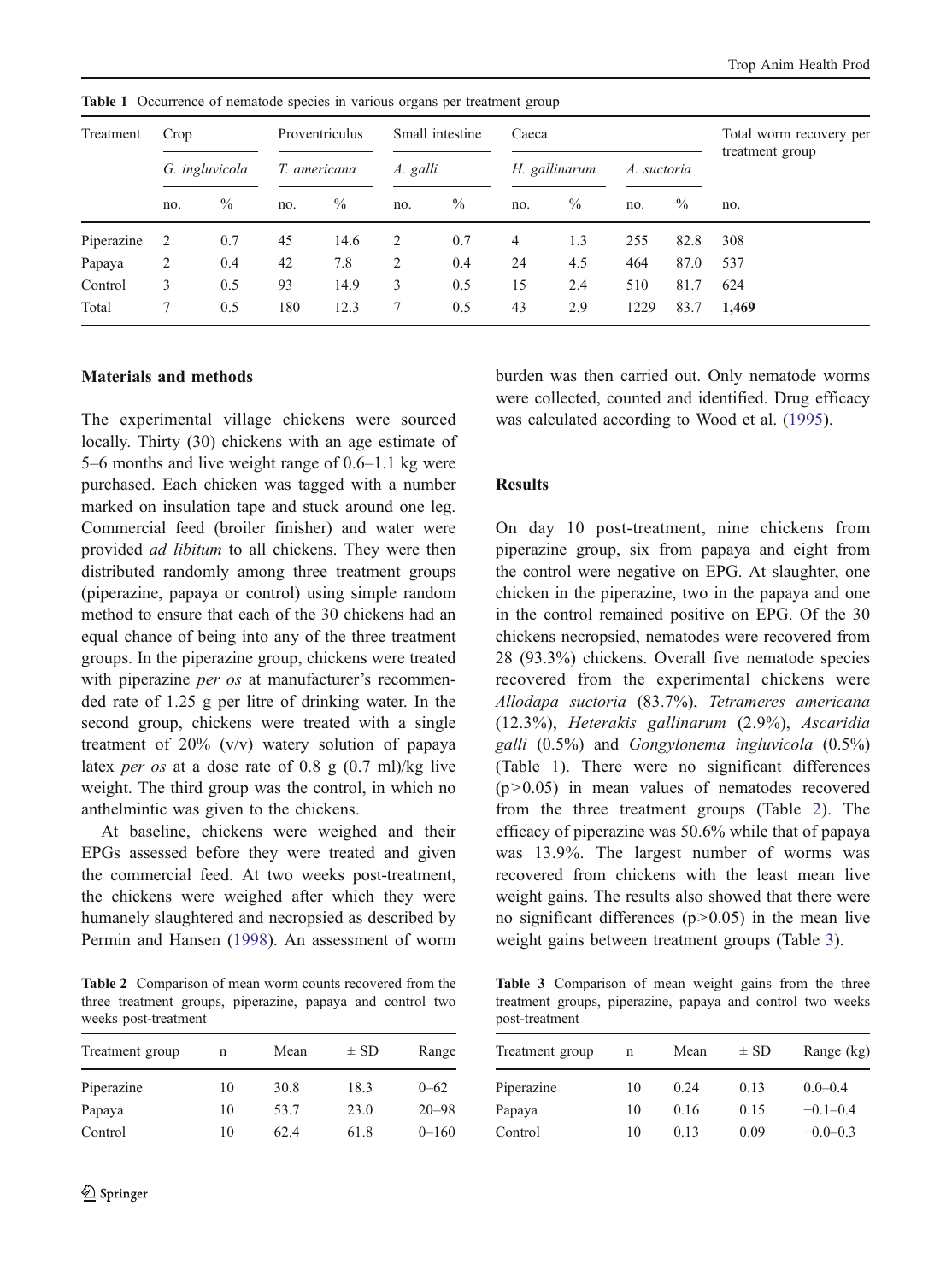#### <span id="page-2-0"></span>Discussion

Our study demonstrated high prevalence of nematode infections in Zambian village chickens similar to findings by Phiri et al. ([2007\)](#page-3-0). The highest mean live weight gains were in piperazine group followed by papaya group with the control group having the lowest. The low efficacy of piperazine found in this study is in agreement with that reported by Ziela ([2000\)](#page-3-0), who found it to be only 17.0% efficacious in the natural habitat of local chickens as compared to albendazole and levemazole. The 13.9% efficacy of papaya was much lower than the 100% efficacy reported by Mursof and He ([1991\)](#page-3-0). Mursof and He ([1991\)](#page-3-0) conducted their experiment in laying hens which were experimentally infected with a single nematode parasite species, Ascaridia galli. Our study, however, looked at naturally infected village chickens most of which had mixed infections.

Even though by day 10 post-treatment most chickens in the treatment groups were negative on EPGs, worms were found at necropsy 14 days posttreatment. This suggests that even when worms were present in the chickens they were not shedding eggs, an aspect which may be important in reducing environmental egg contamination. A reduction in EPGs even in the control group may have arisen due to a high plane of nutrition given to all chickens. Improved nutrition could have boosted the immunity in chickens because host immunity may result in a marked extension of the prepatent period and a lower egg output by female parasites (Permin and Hansen [1998\)](#page-3-0). Koski and Scott (2001) reported that malnutrition promotes the establishment, survival and fecundity of nematode, but the magnitude of the effect depends on factors such as host species, parasite species, magnitude of the infection, severity of the nutritional deficiency, and presence of single or multiple infections and single or multiple nutritional deficiencies. It is possible that a higher concentration of papaya or two treatments at a 7 day interval could have yielded a higher efficacy.

In Trinidad and Tobago, boiled green papaya fruit (Carica papaya) has been reported to induce milk letdown when fed to pigs (Lans et al. [2007](#page-3-0)). A study by Arab et al. (2006) showed that the extract artemisinin of the plant Aretemisia sieberi could reduce coccidial infection in broiler chickens, while treatment of broiler chickens with Tulbaghia violacea, Vitis vinifera and Artemisia afra resulted in higher feed conversion ratios than the untreated controls (Naidoo et al. [2008](#page-3-0)).

Results of the current study suggested that treating chickens against nematode infections with papaya latex could result in reduction in worm burdens and hence higher weight gains. Our findings further implied that better nutrition could improve live weight gains in village chickens even if they are parasitized by nematodes. However, a longer experimental period is necessary to verify this. Our study was limited by the small sample size coupled with the short experimental period and thus extrapolation of the findings should be made with caution. We recommend that a similar experiment be set up in the natural habitat of the local chickens involving a bigger number of chickens without use of any commercial feed to avert the influence resulting from well balanced nutrition.

Acknowledgement The University of Zambia through its Staff Development Office (S.D.O) is thanked for funding this study. Special thanks go to the School of Veterinary Medicine. The authors profoundly thank Drs. K.E.S. Yambayamba, D.M. Lungu, and K. L. Munyinda of the School of Agricultural Sciences and Drs. B. Namangala and M. Simuunza of the School of Veterinary Medicine for their excellent guidance. We are greatly indebted to Mr. W. Phiri, P. Chota, Mr. M. Chembensofu and Miss M. Luwisha for their technical assistance.

## References

- Abebe, W., Asfaw, T., Genete, B. and Dorchies, P. H., 1997. Comparative studies of external parasites and gastrointestinal helminthes of village chickens kept under different management systems in and around Addis Ababa (Ethiopia). Revue de Ve'te'rinare, 148, 497–540.
- Arab, H.A., Rahbari, S Rassouli, A., Moslemi, M.H. and Khosravirad, F., 2006. Determination of artemisinin in Artemisia sieberi and anticoccidial effects of the plant extract in broiler chickens. Tropical Animal Health and Production, 38, 497–503
- Arshad, N., Zitterl-Eglseer, K., Hasnain, S. and Hess, M., 2008. Effect of Peganum harmala or its beta-carboline alkaloids on certain antibiotic resistant strains of bacteria and protozoa from poultry. Phytotherapy Research, 22, 1533– 1538.
- Kong, X.F., Hu, Y.L., Yin, Y.L., Wu, G.Y., Rui, R., Wang, D.Y. and Yang, C.B., 2006. Chinese herbal ingredients are effective immune stimulators for chickens infected with the Newcastle disease virus. Poultry Science, 85, 2169–2175.
- Koski, K.G. and Scott, M.E., 2001. Gastrointestinal nematodes, nutrition and immunity: Breaking the negative spiral. Annual Review of Nutrition, 21, 297–321.